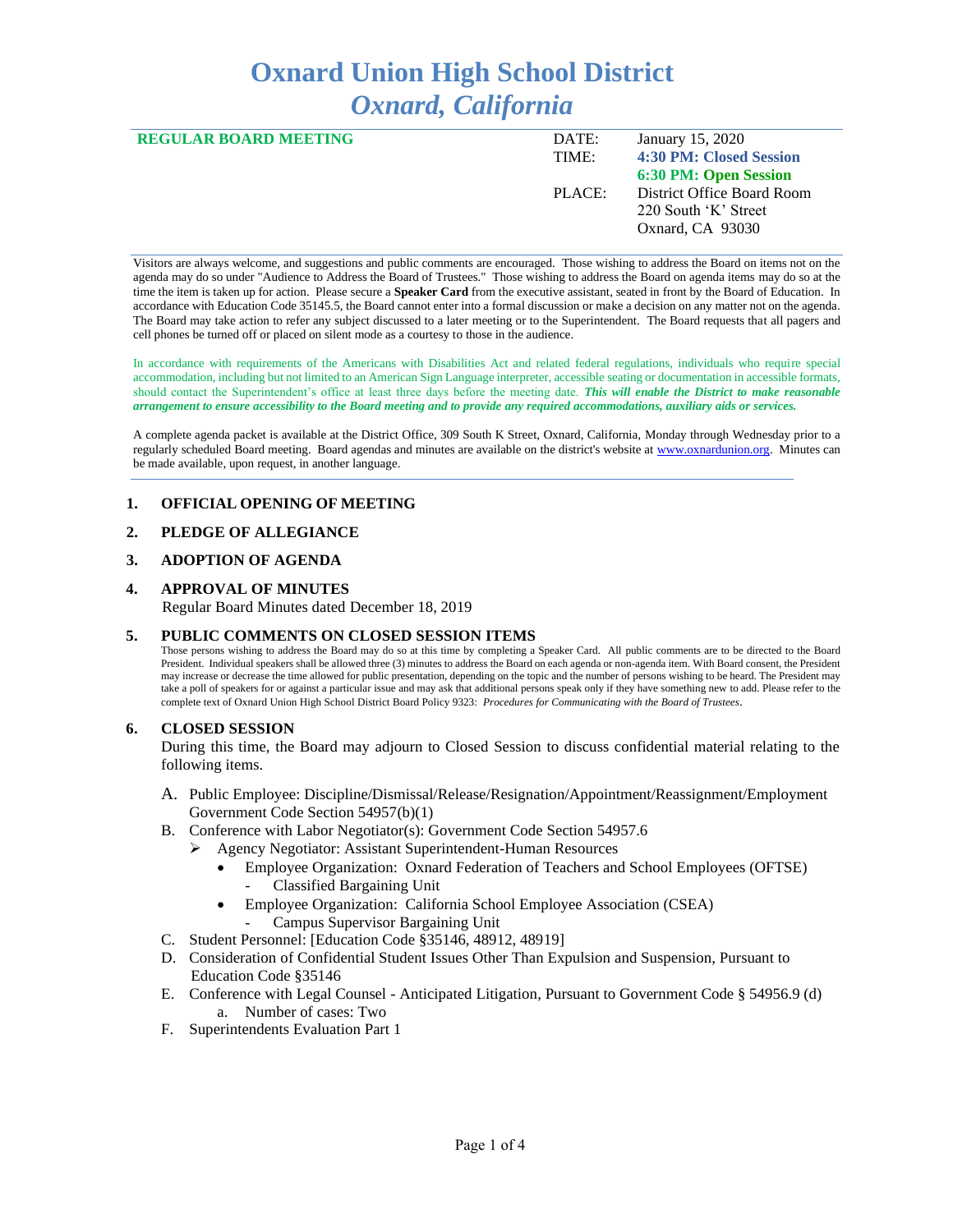Board Meeting Agenda January 15, 2020

- G. Conference with Real Property Negotiator (Govt. Code § 54956.8) PROPERTY: 50-acres of 107.25 acres located at or near 1825 Camino del Sol, Oxnard, CA (southeast corner of N. Rose Ave. and Cesar Chavez Dr.) Ventura County Assessor Parcel No. 214-0-020-595 AGENCY NEGOTIATOR: Jeff Weinstein, Assistant Superintendent Business Services and Dr. Joel Kirschenstein, Consultant Sage Realty Group Inc. NEGOTIATING PARTIES: Brian Edward Maulhardt, as Trustee of the Brian Edward Maulhardt Children's Support Trust UNDER NEGOTIATION: Price and terms of payment H. Conference with Real Property Negotiator (Govt. Code § 54956.8)
- PROPERTY: Multiple District-owned parcels, including: (1) Bell Ranch Property, Assessor Parcel No. ("APN") 156-0-180-385, Camarillo, California; (2) South of Oxnard High School, APN 183-0-030-180; (3) District Office Campus, 220, 309, and 315 South K Street, Oxnard, CA, APNs 202-0-010-630 & -740; (4) Hueneme Road Adult School, 527 W Hueneme Road, Oxnard, CA, APN 222-0-082-625; (5) 280 and 300 Skyway Drive, Camarillo, CA, APN 230-0-130-105; and (6) 15 Stearman Street, Camarillo, CA, APN 230-0-130-115 AGENCY NEGOTIATOR: Jeff Weinstein, Assistant Superintendent Business Services and Dr. Joel Kirschenstein, Consultant Sage Realty Group Inc. NEGOTIATING PARTIES: To be determined UNDER NEGOTIATION: Price and terms of payment

# **7. RECONVENE IN PUBLIC: REPORT ON CLOSED SESSION ACTION**

# **8. RECOGNITION**

- ➢ Geo Bowl Winners Rio Mesa High School
- ➢ Outstanding Student Pacifica High School

#### **9. PUBLIC COMMENTS TO ADDRESS THE BOARD OF TRUSTEES**

Those persons wishing to address the Board may do so at this time by completing a Speaker Card. All public comments are to be directed to the Board President. Individual speakers shall be allowed three (3) minutes to address the Board on each agenda or non-agenda item. With Board consent, the President may increase or decrease the time allowed for public presentation, depending on the topic and the number of persons wishing to be heard. The President may take a poll of speakers for or against a particular issue and may ask that additional persons speak only if they have something new to add. Please refer to the complete text of Oxnard Union High School District Board Policy 9323: *Procedures for Communicating with the Board of Trustees.*

#### **10. SUPERINTENDENT'S REPORT**

#### **11. STUDENT REPRESENTATIVE TO THE BOARD – ANTHONY FARFAN**

#### **12. CONSENT CALENDAR**

#### **Business Services**

- **A.** Consideration of Approval of Donations, December 11, 2019 January 6, 2020
- **B.** Consideration of Approval of Purchase Orders and Direct Pays, December 10, 2019 January 2, 2020
- **C.** Consideration of Approval for Contractor California Electric Company, Inc. for Asphalt and Concrete Patch and Repair at Adolfo Camarillo High School
- **D.** Consideration of Approval for Contractor California Electric Company, Inc. for Pool Facility Gas Regulator Relocation at Rio Mesa High School
- **E.** Consideration of Approval for Contractor Vortex Industries, Inc. for Pool Facility Door Replacements at Oxnard High School
- **F.** Consideration of Approval for Contractor Sea-Clear Pools for Replacement of Heat Exchanger and Air Pressure Relief Valve on Heater #1 at Hueneme High School
- **G.** Consideration of Approval for Contractor Sea-Clear Pools for Heater Preventative Upgrades from Copper/Brass to CPVC Internal Piping at Multiple Locations
- **H.** Consideration of Approval of Contract Award to All About Glass for Energy Efficient Replacement Windows for Frontier HS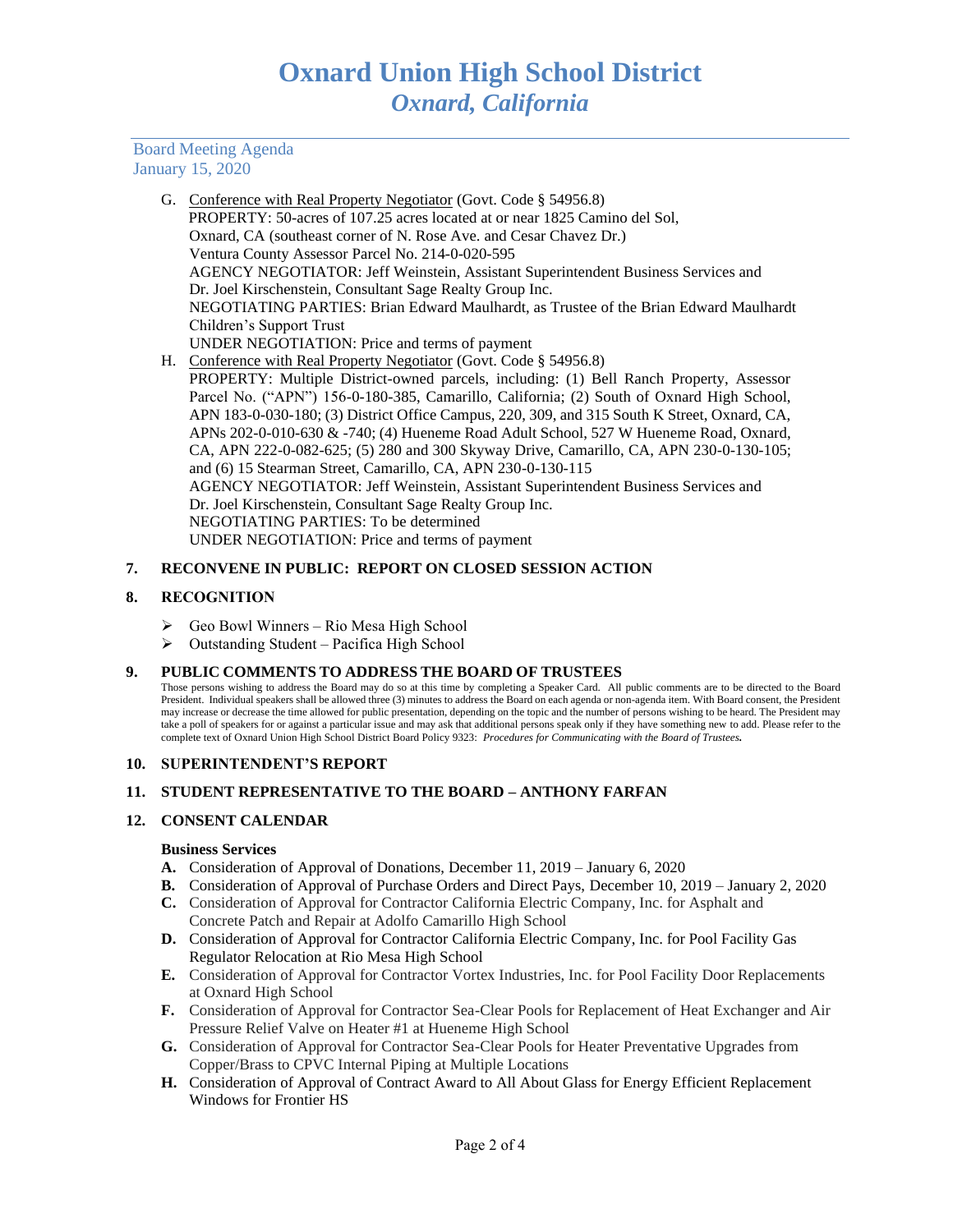#### Board Meeting Agenda January 15, 2020

- **I.** Consideration of Approval of Revised Contract Award to DC Architects for Design Services to Install 4 Leased Relocatable Classrooms at Channel Islands HS to Stage for Measure A Renovation Work
- **J.** Consideration of Approval of Contract Award to DC Architects for Design Services to Modernize Bleachers, Backboards and Backboard Support Systems at ACHS, CIHS, HHS and RMHS
- **K.** Consideration of Approval of Contract Change Order #3 to Indoor Environmental Systems for HVAC Utility Code Upgrades at Rio Mesa HS
- **L.** Consideration of Approval of Contract Change Order #4 to Indoor Environmental Systems for Complete HVAC Controls Replacement at Adolfo Camarillo HS
- **M.** Consideration of Approval of Contract Award to Earth Systems for Geotechnical Engineering for the ACHS, HHS and RMHS Stadium Bleacher Replacements
- **N.** Consideration of Approval of Change Order #1 to Social Spice Media for Additional Digital Outreach Tasks Associated with the Measure A Bond Projects
- **O.** Consideration of Approval of Contract Award to Drapery Affair for Additional Security Shades at Rancho Campana HS
- **P.** Consideration of Approval of Contract Change Order #1 to Ardalan Construction for Replacing the Under Pool Slab Conduits and Power
- **Q.** Consideration of Approval of Contract Award to Sports Facilities Group to Renovate the OHS Gymnasium Divider Curtain and Retrofit the PHS Gymnasium Bleachers
- **R.** Consideration of Approval of Contract Award to PK Architecture for Structural Engineering Services for New Oxnard Adult School Folding Partitions
- **S.** Consideration of Approval of Contract Award to Mark Hawkins for DSA Project Inspection Services for Proposition 39 Existing HVAC Replacements at ACHS, CIHS, HHS and FHS
- **T.** Consideration of Approval of Contract Award to Elite Modular to Lease Eight Relocatable Classrooms for Pacifica HS
- **U.** Consideration of Approval of Contract Change Order #2 to Ardalan Construction for Replacing the Reinforcement Bars Connecting the OHS Swimming Pool Walls to the Pool Deck Slab

# **Educational Services**

- **V.** Consideration of Approval of Non -Public Schools (NPS) Placements, According to the Students' IEP Teams and the Director of Special Education
- **W.** Consideration of Approval of 2019-2020 Single Plans for Student Achievement (SPSA) for ACHS, CIHS, CHS, FHS, HHS, OHS, OMCHS, PHS, RCHS, & RMHS
- **X.** Consideration of Renewal of Memorandum of Understanding with Ventura County Community College District for Dual Enrollment Non-CCAP
- **Y.** Consideration of Approval of Quarterly Report on Williams Uniform Complaints for 2nd Quarter, October 1, 2019 – December 31, 2019
- **Z.** Consideration of Approval of Stipulated Student Expulsions by Agreement of the School Principal, the Student, and the Students' Parent/Guardian, as per Board Policy 5144, Section 22
- **AA.** Consideration of Approval of a Hearing Panel's Recommendation to Expel a Student as per Board Policy 5144 and Education Code 48918

# **Human Resources**

- **BB.** Consideration of Approval of Personnel Items
- **CC.** Consideration of Approval of Job Description Revision: *Maintenance Carpenter* [First Reading]

#### **Board Policies**

- **DD.** Consideration of Revision of Oxnard Union High School District Board Bylaw 9271: *Code of Ethics* [Second Reading]
- **EE.** Consideration of Revision of Oxnard Union High School District Board Bylaw 9310: *Board Policies* [First Reading]
- **FF.** Consideration of Approval of Revision of Board Policy 3452: *Student Activity Funds* [First Reading]
- **GG.** Consideration of Adoption of New Board Policy 5131.4: *Student Disturbances* [First Reading]
- **HH.** Consideration of Adoption of New Board Policy 5137: *Positive School Climate* [First Reading]